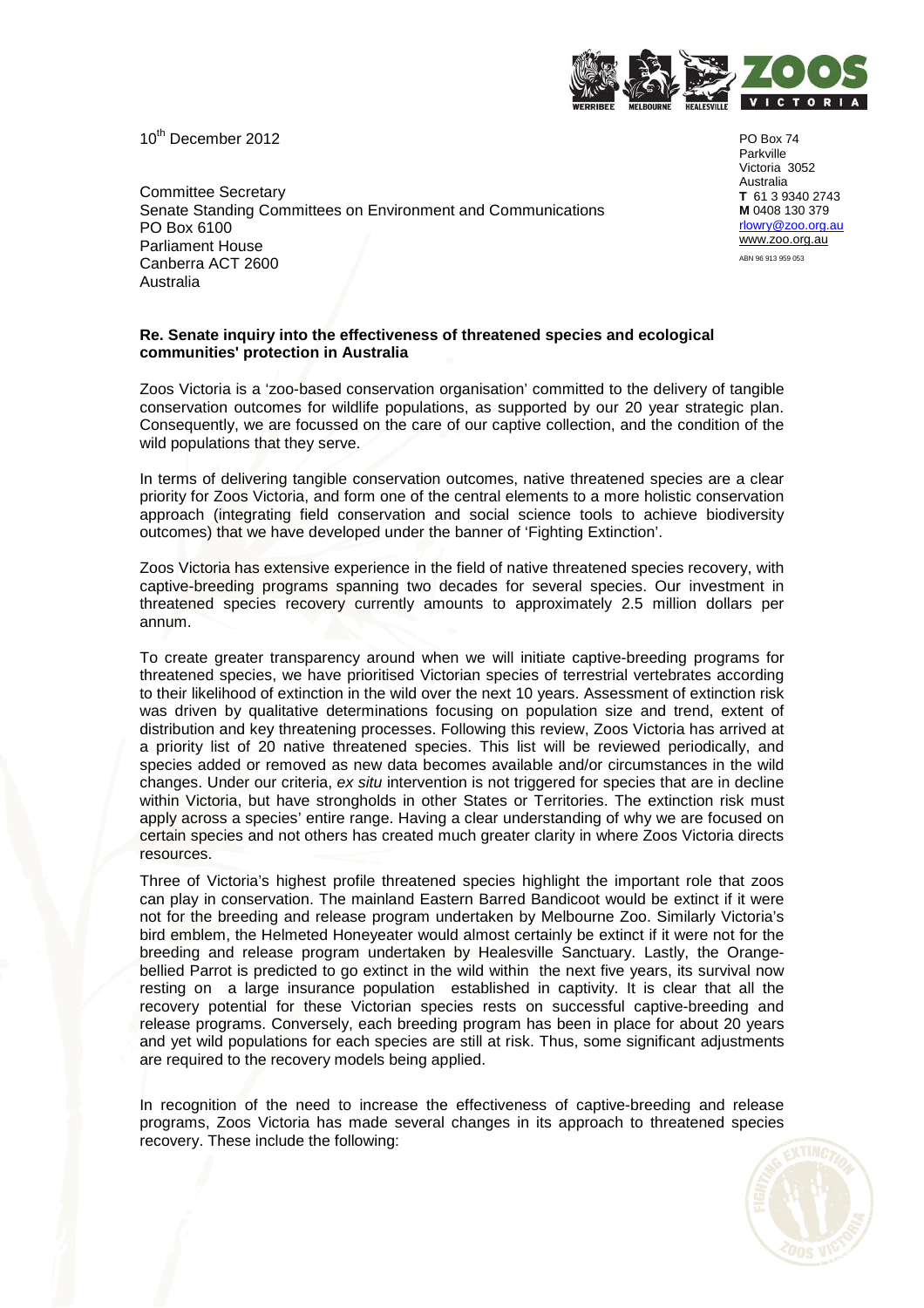

- criteria to prioritize and guide when we will initiate captive-breeding programs for native threatened species;
- closer integration between in situ and ex situ recovery measures;
- measures of success that are tied to the condition of wild populations;
- establishment of captive–wild metapopulations to minimize the loss of genetic diversity and maintain appropriate behaviours in captive populations;
- research programs directed at improving the quality of individuals bred in captivity;
- major focus on increasing community understanding and engagement with our threatened species programs. This includes use of the Connect–Understand–Act model to promote behaviour change in our visitors.

Notably, the measure of success for our captive-breeding programs is now tied to the condition of wild populations. Specific five-year and 20-year recovery objectives have been developed for each species in the wild and captivity, resulting in greater integration of in situ and ex situ approaches.

Melbourne Zoo, Werribee Open Range Zoo and Healesville Sanctuary attracted more than 1.9 million visitors in 2011. Zoos have a unique opportunity to bridge this gap, connect people with the species and issues, and provide them with simple things they can do to assist. In recognition of this, Zoos Victoria has developed specific 'visitor objectives' to sit alongside our breeding and release targets. These are delivered through initiatives such as our 'Love your locals' community engagement program, designed to specifically engage the wider Victorian community in recovering our threatened native species.

Below we provide some specific comments to the terms of reference of the Senate Standing Committee on Environment and Communication's enquiry.

### **(a) Management of key threats to listed species and ecological communities**

- There is scope to better integrate and coordinate programs targeting threatening processes and those focused on population recovery for a particular species. In Victoria, an integrated 'alpine biodiversity program', for example, would generate greater benefits to a range of threatened taxa than the current single species approaches to protect Mountain Pygmy Possum and Alpine She-oak Skink (part of Zoos Victoria's 20 Fighting Extinction species), and habitat protection such as removal of the introduced hawkweeds. Indeed, this could have a wider bio-regional focus, given that Victoria's alpine region is contiguous with similar habitat in NSW and the ACT. This could reduce duplication if agency resources and enhance biodiversity outcomes.
- We would emphasize that many threatened species share common threats (e.g. chytrid fungus impacting numerous frog species and predation on small mammals and grounddwelling birds by foxes), and thus effective threat management will benefit multiple threatened species and other biodiversity.
- We believe that recovery programs focused on single species recovery have a major role to play in biodiversity conservation. The Red-tailed Black-Cockatoo recovery program in western Victoria/south-eastern South Australia provides a great illustration of the role an iconic threatened species can play in promoting habitat conservation at a landscape scale. Moreover, the use of iconic threatened species to promote improved environmental management can be an extremely powerful tool to generate community support and involvement.
- Zoos have a vital role to play in not only raising the profile of threatened species programs but also influencing conservation sensitive attitudes, knowledge and behaviours. Zoos Victoria's visitors and members now far exceed the membership numbers of any other conservation organization in Victoria (with more than 120,000 members). Recovery efforts that harness the reach of organization such as zoos to drive social changes that compliment environmental strategies are welcomed by our organization because human behaviors drive many of the processes threatening wildlife.

.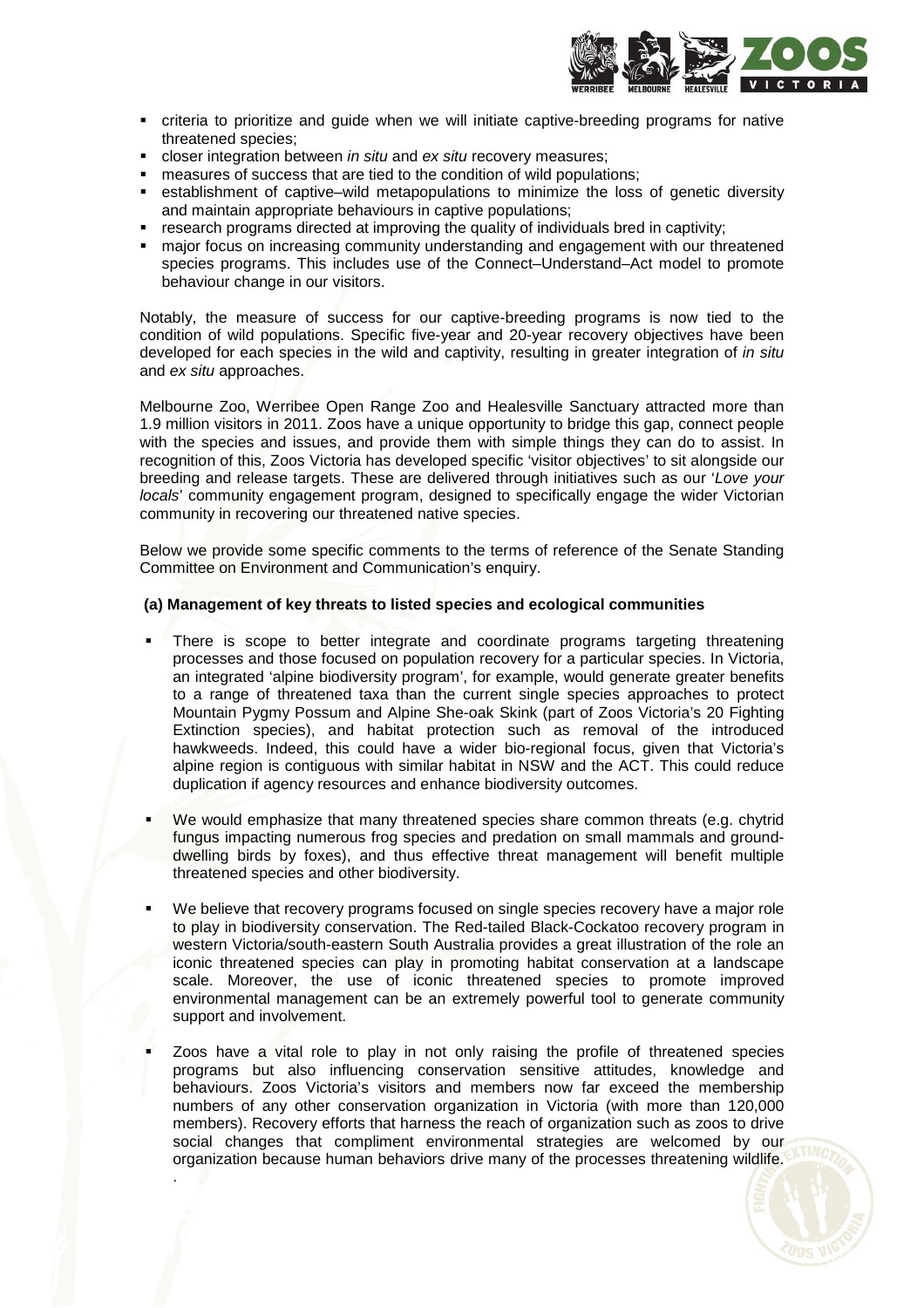

 When it comes to on-ground action, we would also highlight that single-species and landscape-scale approaches both essentially employ the same site-based methodologies (i.e. both involve management targeting a collection of discrete sites). Thus, the dichotomy that has sometimes been highlighted between the two approaches is often a false one. Moreover, the trend in recent years to take a landscape or habitat approach to biodiversity conservation, at the expense of species conservation, is leaving many species dangerously vulnerable when now viewed in the context of severe reductions to wildlife agency budgets.

### **(b) Development and implementation of recovery plans**

- We support the development of recovery plans that specify recovery models and targets based around sound science and monitoring. What does success look like? Is our current plan adequate to lead us there? Are we on track? These are questions that Zoos Victoria believe every recovery program should be able to communicate in simple terms so that our community have a clear understanding of the state of our environmental and what further efforts are needed
- It is important that recovery teams undertake an annual review of progress against measurable targets.
- The format of recovery plans is not conducive to them being updated easily. To maintain their relevance, these documents should be capable of incorporating new information as soon as it comes to light. The impacts of the Black Saturday fires on Leadbeater's Possum populations is a good example of a case where the latest field results have not been adequately captured in a recovery plan (or Action Statement) to date.
- Given the threats posed by climate change and increasing fire frequency in southeastern Australia, it is important that recovery plans include risk-spreading strategies.
- Zoos Victoria urges our government and scientific communities to be brave and bold at times when action is required urgently. There is often greater risk associated with inaction, or favouring recovery methods that have been employed for years (often unsuccessfully). There is a desperate need for the conservation community to take some big, bold steps forward and conservation organizations such as Zoos often have the science communication capacity to assist with community engagement so that adequate community support is secured.

### **(c) Management of critical habitat across all land tenures**

 Effective habitat management is an essential foundation to achieve threatened species recovery. We would highlight that 'habitat protection' in itself is inadequate to conserve threatened species, and that ongoing site management is a key requirement. Yellingbo Nature Conservation Reserve, the last locality where a wild population of Helmeted Honeyeaters and lowland Leadbeater's Possums occur, highlights this point. The locality is fully protected, but not managed effectively for either species. As a consequence, ongoing habitat degradation and the limited availability of high quality habitat are the major threats for both species.

# **(d) Regulatory and funding arrangements at all levels of government**

The extinction of the Christmas Island Pipistrelle (Pipistrellus murrayi) was preventable. In that case, we knew what to do, the scientific data was available, however intervention was left too late. Similarly, during the mid 90's the Queensland Government refused to respond to repeated calls from scientists to take action for the Sharp-snouted Torrent Frog (Taudactylus acutirostris), until the wild population was down to less than 100 individuals. At that late stage, zoos (including Melbourne Zoo) and universities were asked to help. But it was too late and the species is now considered Extinct. A good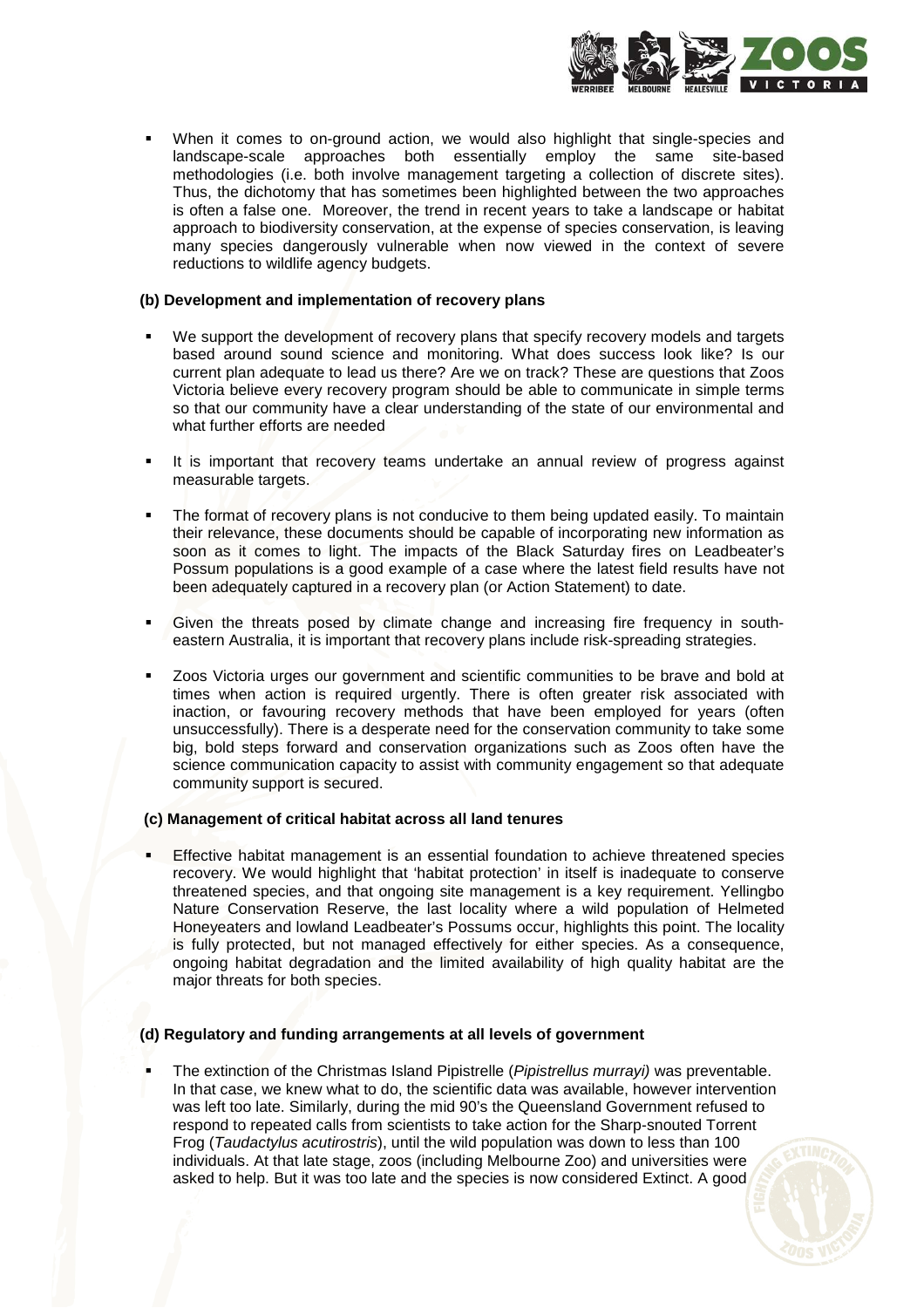

example of where zoos have been active stakeholders from the beginning and are currently preventing species extinction is captive-breeding inputs of Zoos Victoria and the Taronga Conservation Society for the Southern Corroboree Frog – these are likely to be the critical factor in ensuring the recovery of this species.

- To be effective, threatened species recovery programs require sustained and long-term funding. Securing funding for longer time periods (e.g. 3+ years) will improve the quality and effectiveness of recovery programs.
- A sustained funding model will better ensure that species such as the Tasmanian Devil do not suffer the same fate as the Christmas Island Pipistrelle and Sharp-snouted Torrent Frog as these cases highlight the need to act quickly when the evidence for intervention is clear. A 2012 paper (Martin et al, 2012<sup>1</sup>) makes three globally relevant recommendations to minimize species extinction that especially pertinent to this Enquiry;
	- (1) informed, empowered and responsive governance and leadership is critical;
	- (2) processes that ensure institutional accountability should be in place; and
	- (3) decisions must be made whilst there is an opportunity to act.

The key message is that, unless responsive and accountable institutional processes are in place, decisions will be delayed and extinctions will follow.

- We would emphasize that with appropriate resourcing, the extinction of additional vertebrates in Victoria is entirely preventable. Moreover, the recovery actions applied during the past two decades have been very effective at preventing species loss. We do acknowledge however, that population recovery has proven far more challenging, and this is directly related to the difficulty in effectively eliminating key threatening processes across the landscape.
- In our experience, the most effective threatened species recovery programs have had a dedicated project officer to drive implementation of on-ground actions. There has been a shift away from funding these positions in recent years to the direct detriment of some recovery programs. We urge that the value of such positions are recognized and supported in the future.

### **(e) Timeliness and risk management within the listings processes**

- Early intervention dramatically improves the likelihood of achieving population recovery.
- Listing threatened species and ecosystems is an essential first step towards their conservation. However, the development and delivery of an action plan that responds in a timely manner is an essential next step.
- Notwithstanding the importance of listing, however, the precautionary principle suggests that a lack of listing for a threatened species should not necessarily prevent action to conserve it. The challenges inherent in a bureaucratic process should not be seen as a barrier to preventing extinction.

## **(f) The historical record of state and territory governments on these matters**

 Threatened species recovery programs in regional areas greatly expanded with increased Federal funding that became available under the Natural Heritage Trust. This funding source has subsequently declined under Caring for Our Country (i.e. in terms of the funding allocation specific to threatened species). Zoos Victoria believes that this has reduced the effectiveness of recovery programs in delivering on-ground actions and it would be timely for a review of federal funding mechanisms.

 $\overline{a}$ 

 $^1$  Martin, T.G., Nally, S., Burbidge, A.A., Arnal, S., Garnett, S.T., Hayward, M.W. and Linda F. (2012). Acting fast helps avoid extinction. Conservation Letters 5 (2012) 274–280